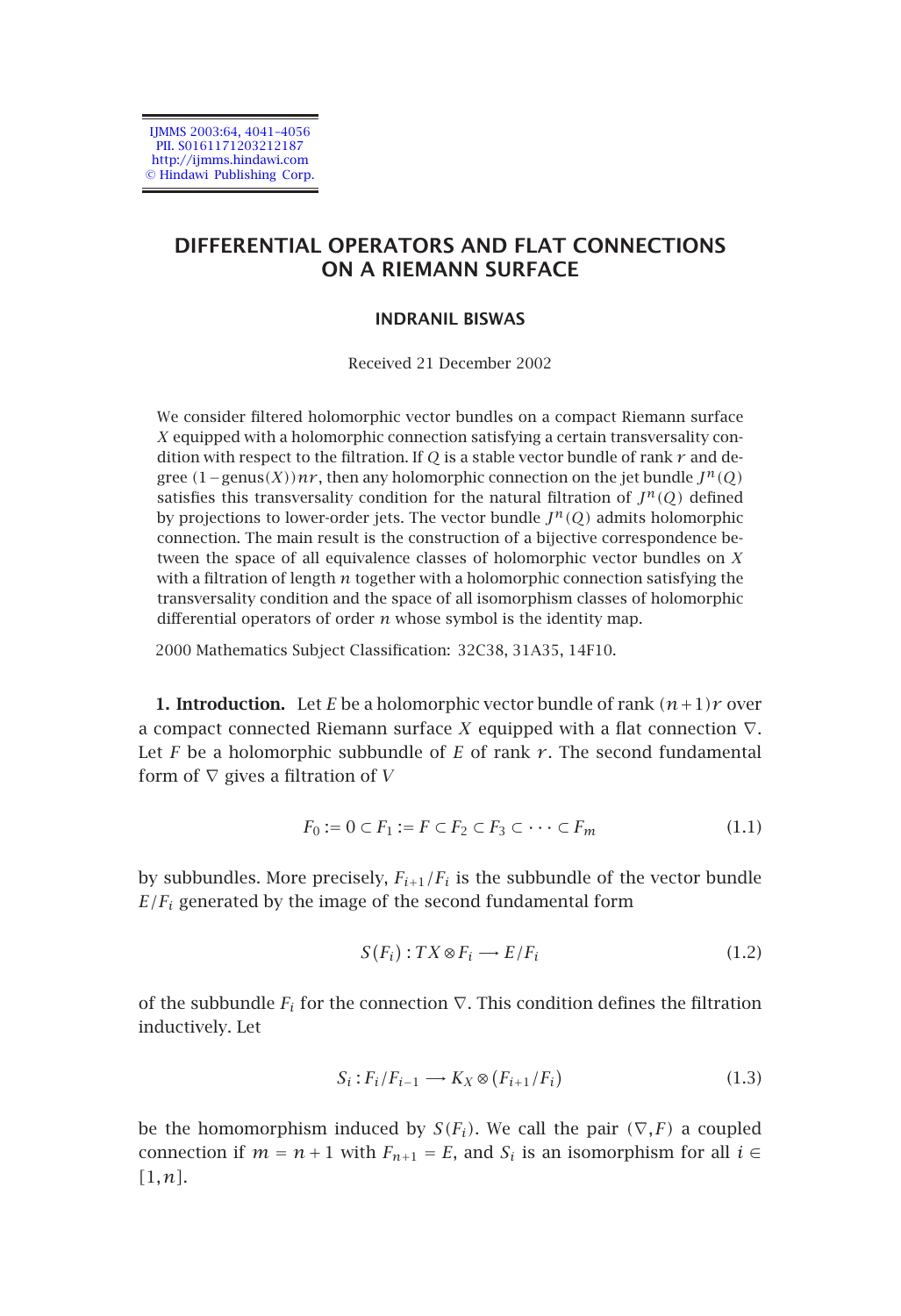Let  $Q := E/F_n$  be the final quotient in the above filtration for the coupled connection  $(\nabla, F)$ . We show that there is a natural isomorphism of *E* [with the](#page-10-0) jet bundle *Jn(Q)* (Lemma 3.2). Using Lemma 3.2, we construct a differential operator

$$
D \in H^{0}(X, \text{Diff}_{X}^{n+1}(Q, K_{X}^{n+1} \otimes Q))
$$
\n
$$
(1.4)
$$

of order  $n+1$ , where  $K_X$  is the holomorphic cotangent bundle of *X* such that the symbol of *D* is the identity automorphism of *Q*.

Conversely, given such a differential operator whose symbol is the identity automorphism of  $Q$ , we construct a coupled connection on  $J^n(Q)$  (Lemma 4.1).

Two coupled connections  $(\nabla, F)$  on *E* and  $(\nabla', F')$  on *E'* are called equivalent if [there is an is](#page-14-0)omorphism of *E* with *E'* that takes *F* to *F'* and  $\nabla$  to  $\nabla'$ . Similarly, two differential operators *D* and *D* , on *Q* and *Q* , respectively, of the above type with identity maps as symbol will be called equiv[alent if there](#page-8-0) is an isomorphism of  $Q$  with  $Q'$  that transports  $D$  to  $D'$ .

We prove that the space of all equival[ence classes](#page-6-0) of coupled connections is in bijective correspondence with the space of all [eq](#page-15-0)uivalence classes of differential operators. Mor[e p](#page-15-1)recisely, both of the above-mentioned constructions, namely, from operators to coupled connections and from coupled connections to operators, give a bijective correspondence and they are inverses of each other (Theorem 4.5).

Let *Q* be a stable vector bundle over *X* of rank *r* and degree *(*1−*g)nr* , where *g* is the genus of *X*. We prove that  $J^n(0)$  admits a flat connection (Lemma 3.6). It is also shown that any flat connection on  $J^n(Q)$ , together with the subbundle  $K_X^{\otimes n} \otimes Q$ , defines a coupled connection (Lemma 3.5).

The special case of  $n = 1$  was investigated in [2]. More on coupled connections can be found in [3].

**2. Preliminaries.** We recall the definition of jet bundles and its basic properties.

<span id="page-1-0"></span>Let *E* be a holomorphic vector bundle over a Riemann surface *X* and let *k* be a nonnegative integer. The *k*th-order *jet bundle* of *E*, denoted by  $J^k(E)$ , is defined to be the following direct image on *X*:

$$
J^{k}(E) := p_{1*} \left( \frac{p_2^* E}{p_2^* E \otimes \mathbb{O}_{X \times X} \left( -(k+1)\Delta \right)} \right), \tag{2.1}
$$

where  $p_i$ :  $X \times X \to X$ ,  $i = 1, 2$ , is the projection onto the *i*th factor and  $\Delta$  is the diagonal divisor on  $X \times X$  consisting of all points of the form  $(x, x)$ .

Let  $K_X$  denote the holomorphic cotangent bundle of  $X$ . There is a natural exact sequence

$$
0 \longrightarrow K_X^{\otimes k} \otimes E \longrightarrow J^k(E) \longrightarrow J^{k-1}(E) \longrightarrow 0 \tag{2.2}
$$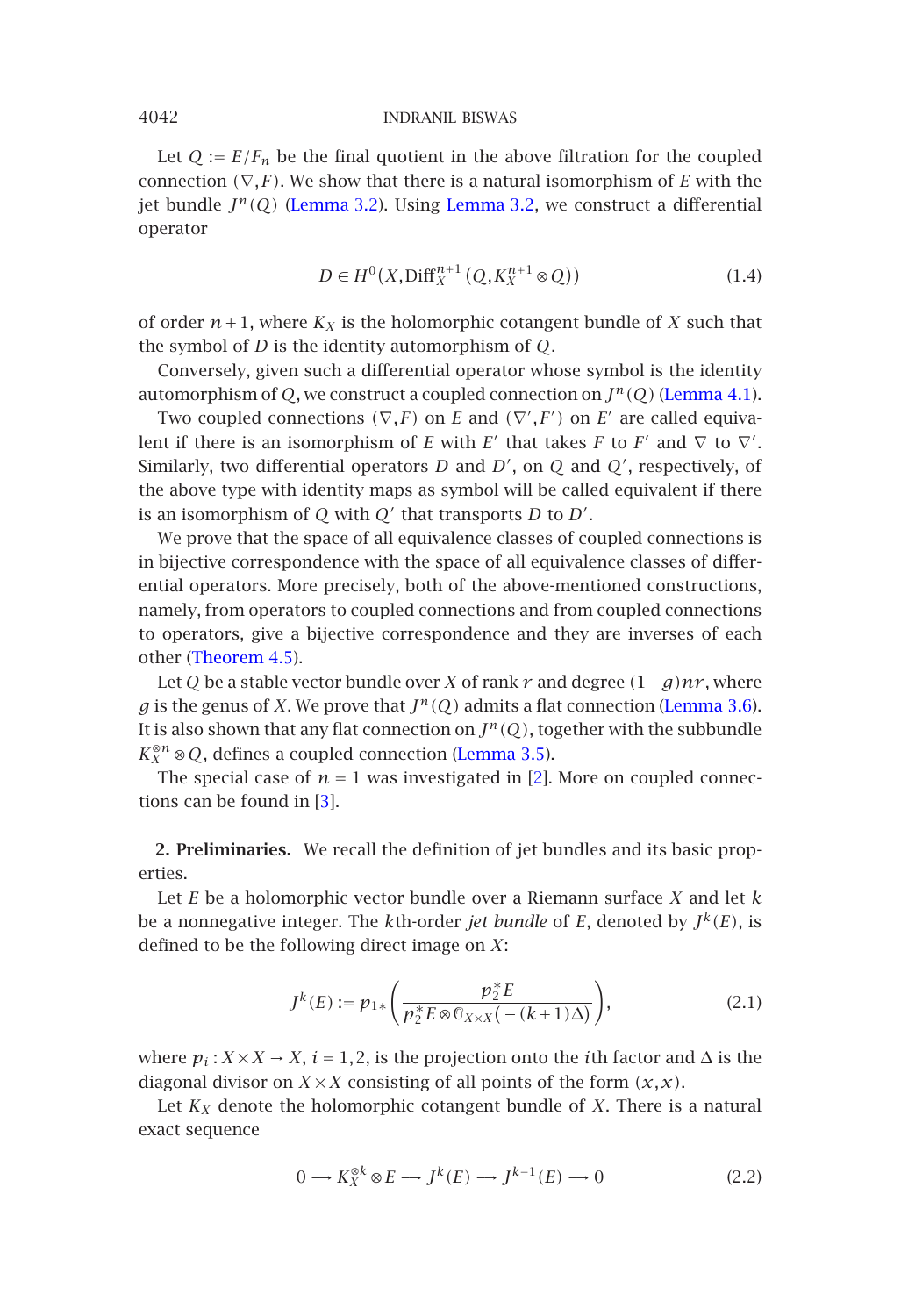<span id="page-2-0"></span>DIFFERENTIAL OPERATOR AND FLAT CONNECTION *...* 4043

which is constructed using the obvious inclusion of  $\mathbb{O}_{X\times X}(-(k+1)\Delta)$  in  $\mathbb{O}_{X \times X}(-k\Delta)$ . The inclusion map  $K_X^{\otimes k} \otimes E \to J^k(E)$  is constructed by using the homomorphism

$$
K_X^{\otimes k} \longrightarrow J^k(\mathbb{G}_X) \tag{2.3}
$$

which is defined at any  $x \in X$  by sending  $(df)^{\otimes k}$ , where *f* is any holomorphic function with  $f(x) = 0$ , to the jet of the function  $f^k/k!$  at *x*. Any homomorphism  $E \rightarrow F$  induces a homomorphism

<span id="page-2-1"></span>
$$
J^k(E) \longrightarrow J^k(F) \tag{2.4}
$$

for any  $k \geq 0$ .

The sheaf of *differential operators*  $\mathrm{Diff}^k_X(E,F)$  is defined to be  $\mathrm{Hom}(J^k(E),F).$ The homomorphism

$$
\sigma: \text{Diff}^k_X(E, F) \longrightarrow \text{Hom}\left(K_X^{\otimes k} \otimes E, F\right) \tag{2.5}
$$

obtained by restricting a homomorphism from  $J^k(E)$  to  $F$  to the subsheaf  $K_X^{\otimes k} \otimes$ *E* in (2.2), is known as the *symbol map*.

For all  $k, l \geq 0$ , there is a [natu](#page-2-0)ral injective homomorphism

$$
\tau: J^{k+l}(E) \longrightarrow J^k(J^l(E)).\tag{2.6}
$$

A holomorphic section of *E* over an open subset *U* of *X* gives a section of  $J^i(E)$  over *U* for each  $i \geq 0$ . This defines a map from a subspace of the space of sections  $\Gamma(U, J^{k+l}(E))$  to a subspace of  $\Gamma(U, J^k(J^l(E)))$ . This map extends to the  $\mathcal{O}_X$ -linear homomorphism *τ*. We describe the image of *τ* for the special case  $k = 1$ . This will be done using induction on  $l$ .

So, first set  $l = 1$ . Using (2.4), the homomorphism  $J^1(E) \rightarrow E$  in (2.2) gives a homomorphism  $\gamma: J^1(J^1(E)) \to J^1(E)$ . On the other hand, (2.2) gives a homomorphism  $\gamma'$ :  $J^1(J^1(E)) \to J^1(E)$ . The image  $\tau(J^2(E))$  is the kernel of the difference *γ* −*γ* . In other words, we have an exact sequence

$$
0 \longrightarrow J^2(E) \xrightarrow{\tau} J^1(J^1(E)) \xrightarrow{y-y'} K_X \otimes E \longrightarrow 0. \tag{2.7}
$$

Note that the image of *γ*−*γ'* is contained in the subbundle  $K_X \otimes E \subset J^1(E)$  since the two projections of  $J^1(J^1(E))$  to *E*, obtained from *y* and *y'*, respectively, coincide.

Now, suppose that

$$
\tau_{l-1}: J^1(E) \longrightarrow J^1(J^{l-1}(E))
$$
\n(2.8)

is the homomorphism in (2.6). As before, the projection  $J^l(E) \rightarrow J^{l-1}(E)$  in (2.2) induces, using (2.4), a homomorphism

$$
\gamma: J^1(J^l(E)) \longrightarrow J^1(J^{l-1}(E)). \tag{2.9}
$$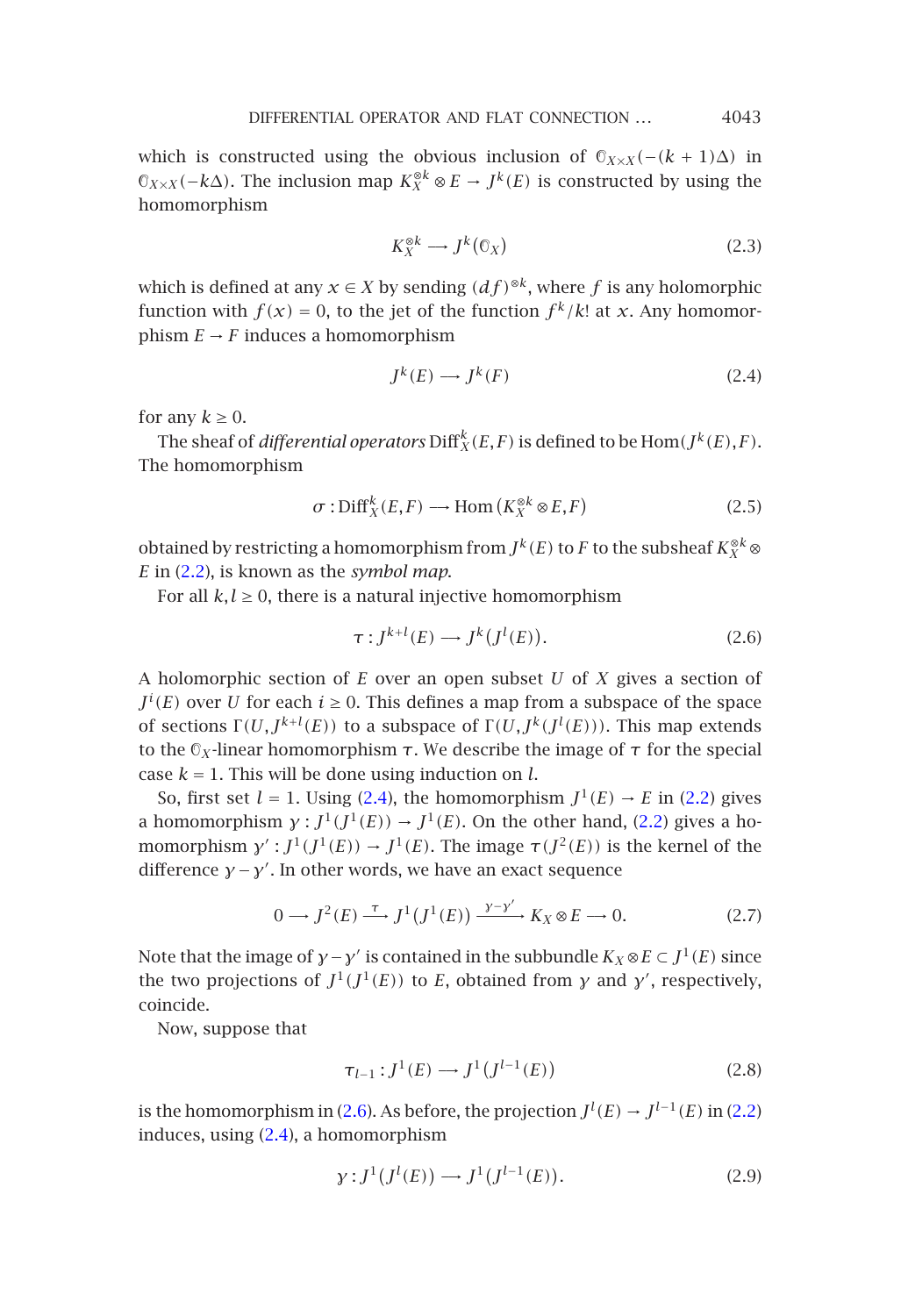On the other hand, consider the homomorphism  $J^1(J^l(E)) \rightarrow J^l(E)$  defined as in [\(2.2\)](#page-2-1) and let

$$
\gamma': J^1(J^l(E)) \longrightarrow J^1(J^{l-1}(E))
$$
\n(2.10)

denote its composition with the homomorphism  $\tau_{l-1}$  in (2.8). Just as before, the image of the homomorphism

$$
\tau_l : J^{1+l}(E) \longrightarrow J^1(J^l(E))
$$
\n(2.11)

in (2.6) is precisely the kernel of  $\gamma - \gamma'$ .

A holomorphic connection on a holomorphic vector bundle *E* over *X* is a first-order operator

$$
\nabla \in H^0(X, \text{Diff}^1_X(E, K_X \otimes E))
$$
\n(2.12)

with the identity automorphism of *E* as its symbol. It is easy to see that this condition on *E* is equivalent to the *Leibniz identity*

$$
\nabla(f\mathbf{s}) = df \otimes \mathbf{s} + f \nabla \mathbf{s},\tag{2.13}
$$

where *s* is a local (holomorphic) section of *E* and *f* is a local holomorphic function. The (complex) dimension of *X* being one, the curvature of  $\nabla$  vanishes identically. Therefore, if  $\overline{\partial}$  is the Dolbeault operator defining the holomorphic structure of *E*, then  $\nabla$  +  $\overline{\partial}$  is a flat connection on *E* compatible with its holomorphic structure. Conversely, the *(*1*,*0*)*-part of any flat connection on *E* compatible with its holomorphic structure defines a holomorphic connection on *E*. By a flat connection on a holomorphic vector bundle we always mean one which is compatible with the holomorphic structure.

<span id="page-3-0"></span>For a subbundle *F* of *E*, the *second fundamental form* of a holomorphic connection ∇ on *E* is the composition

$$
F \hookrightarrow E \xrightarrow{\nabla} K_X \otimes E \xrightarrow{\mathrm{Id} \times q} K_X \otimes (E/F), \tag{2.14}
$$

where the final homomorphism is defined using the natural projection  $q: E \rightarrow$ *E/F*. Note that the Leibniz identity ensures that the second fundamental form is a homomorphism of  $\mathbb{O}_X$ -modules. Therefore, it defines a vector bundle homomorphism

$$
S \in H^0(X, K_X \otimes \text{Hom}(F, E/F)).
$$
 (2.15)

Now, *S* generates a subbundle of *E* containing *F*. Indeed, denoting by *T* the torsion part of the cokernel  $(E/F)/S(K_X^* \otimes F)$ , for the homomorphism *S*, the inverse image of *T* for the quotient map  $E/F \to (E/F)/S(K_X^* \otimes F)$  is a subbundle of  $E/F$  containing the image, under *S*, of  $K_X^* \otimes F$ . Denoting this subbundle by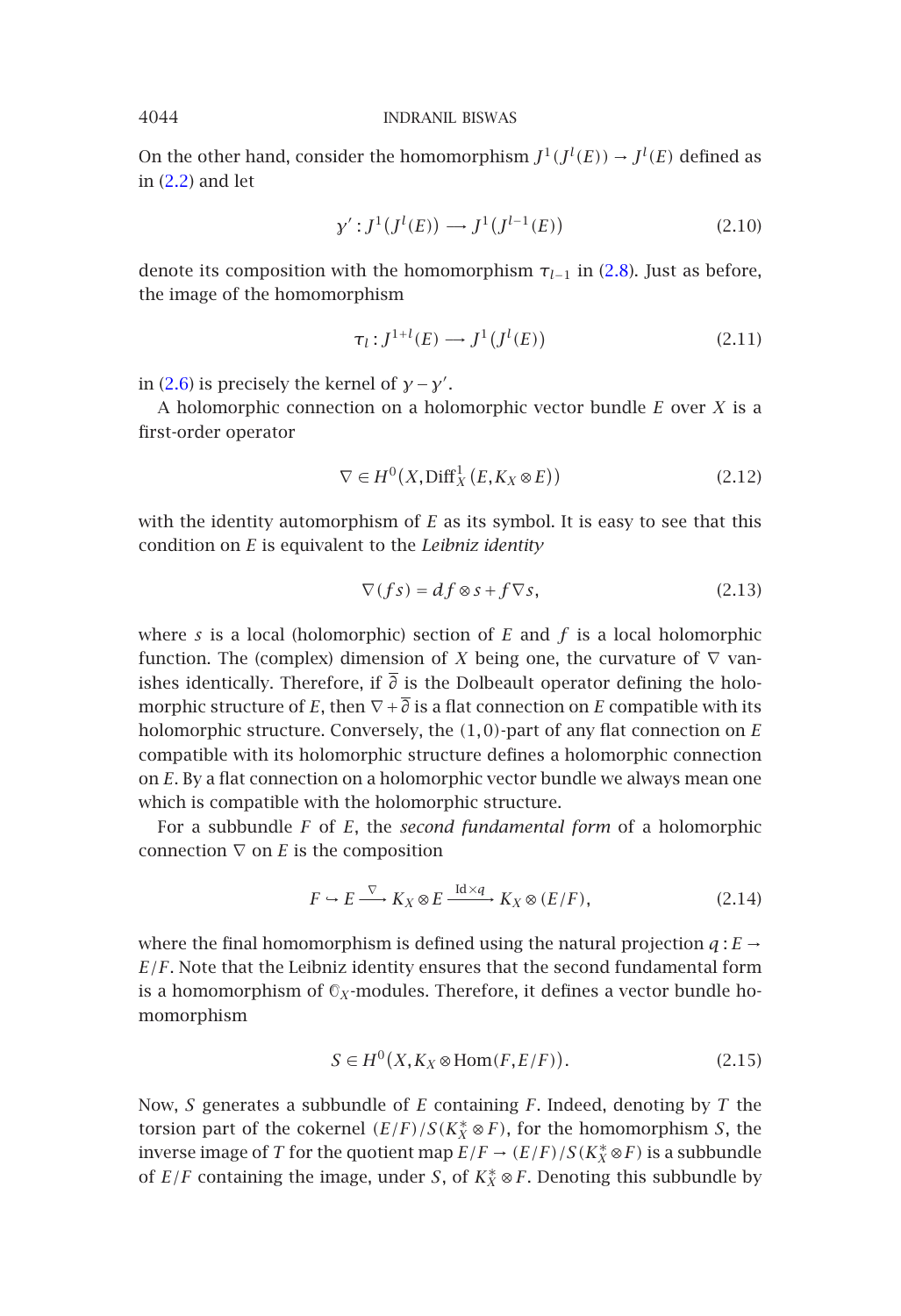<span id="page-4-0"></span>DIFFERENTIAL OPERATOR AND FLAT CONNECTION *...* 4045

*F*<sup> $\prime$ </sup>, the inverse image *F*<sub>2</sub> := *q*<sup>-1</sup>(*F*<sup> $\prime$ </sup>) is a subbundle of *E* containing *F*. Clearly, *F* is preserved by  $\nabla$  if and only if  $F = F_2$ .

We have a filtration

<span id="page-4-1"></span>
$$
F_0 := 0 \subset F_1 := F \subset F_2 \subset F_3 \subset \cdots \subset F_n \subset F_{n+1}
$$
\n
$$
(2.16)
$$

of *E* by subbundles, where  $F_{i+1}$  is the subbundle obtained by su[bstitut](#page-3-0)ing  $F_i$ for *F* in the above construction of  $F_2$ . If  $F_{n+1}$ , namely where the iterated construction of filtration stabilizes, is a proper subbundle of *E*, then we will define *F<sub>n+2</sub>* to be *E* itself. Note that  $F_{n+1}$  is preserved by  $\nabla$ .

Since the operator  $\nabla$  sends  $F_i$  to  $K_X \otimes F_{i+1}$ , the second fundamental forms for the subbundles in the filtration (2.16) of *E* give a homomorphism

<span id="page-4-2"></span>
$$
S_i: F_i/F_{i-1} \longrightarrow K_X \otimes (F_{i+1}/F_i)
$$
\n
$$
(2.17)
$$

of vector bundles for each  $i \in [1, n+1]$  $i \in [1, n+1]$  $i \in [1, n+1]$ . So,  $S_1$  coincides with *S* in (2.15). Also, if  $F_{n+1} \neq E$ , then  $S_{n+1} = 0$  (so,  $S_{n+1}$  always vanishes) and  $S_i \neq 0$  for all  $i \leq n$ .

**3. Coupled connection.** Let *X* be a compact connected Riemann surface of genus at least two. Let *E* be a holomorphic vector bundle, of rank *(n*+1*)r* over *X*, equipped with a holomorphic connection [∇](#page-4-0). Suppose *F* is a holomorphic subbundle of *E* [of ran](#page-4-1)k *r* .

**DEFINITION 3.1.** The pair  $(\nabla, F)$  will be called a *coupled connection* if  $F_{n+1}$ , namely where the filtration (2.16) stabilizes, coincides with *E* and the vector bundle homomorphism  $S_i$  in (2.17) is an isomorphism for each  $i \in [1, n]$ . The rank of the subbundle  $F$ , namely  $r$ , will be called the *rank* of the coupled connection.

Take a coupled connection *(*∇*,F)* on a vector bundle *E* over *X*.

The final quotient  $E/F_n$  for the filtration (2.16) of *E* will be denoted by *Q*. Since each  $S_i$  in (2.[17\) is](#page-4-1) an isomorphism, we have

$$
S_n \circ S_{n-1} \circ \cdots \circ S_1 : F \longrightarrow K_X^n \otimes Q \tag{3.1}
$$

as an isomorphism. Here,  $S_i$  denotes the homomorphism

$$
K_X^{i-1} \otimes (F_i/F_{i-1}) \longrightarrow K_X^{i-1} \otimes K_X \otimes (F_{i+1}/F_i) = K_X^i \otimes (F_i/F_{i-1})
$$
(3.2)

obtained by taking the tensor product of the identity map of  $K_X^{i-1}$  with the homomorphism in (2.17). Furthermore,  $F_{i+1}/F_i = K_X^{\otimes i} \otimes F$ .

Let  $q: E \to Q$  denote the natural quotient homomorphism. For any  $x \in X$ and any vector  $v \in E_x$  in the fiber of *E* over *x*, let  $s_v$  denote the (unique) local flat section of *E*, defined around *x*, with  $s_v(x) = v$ . Let  $\overline{v}$  denote the vector in  $J^j(Q)$  representing the (local) section  $q(s_v)$  of  $Q$ . Consequently, we have a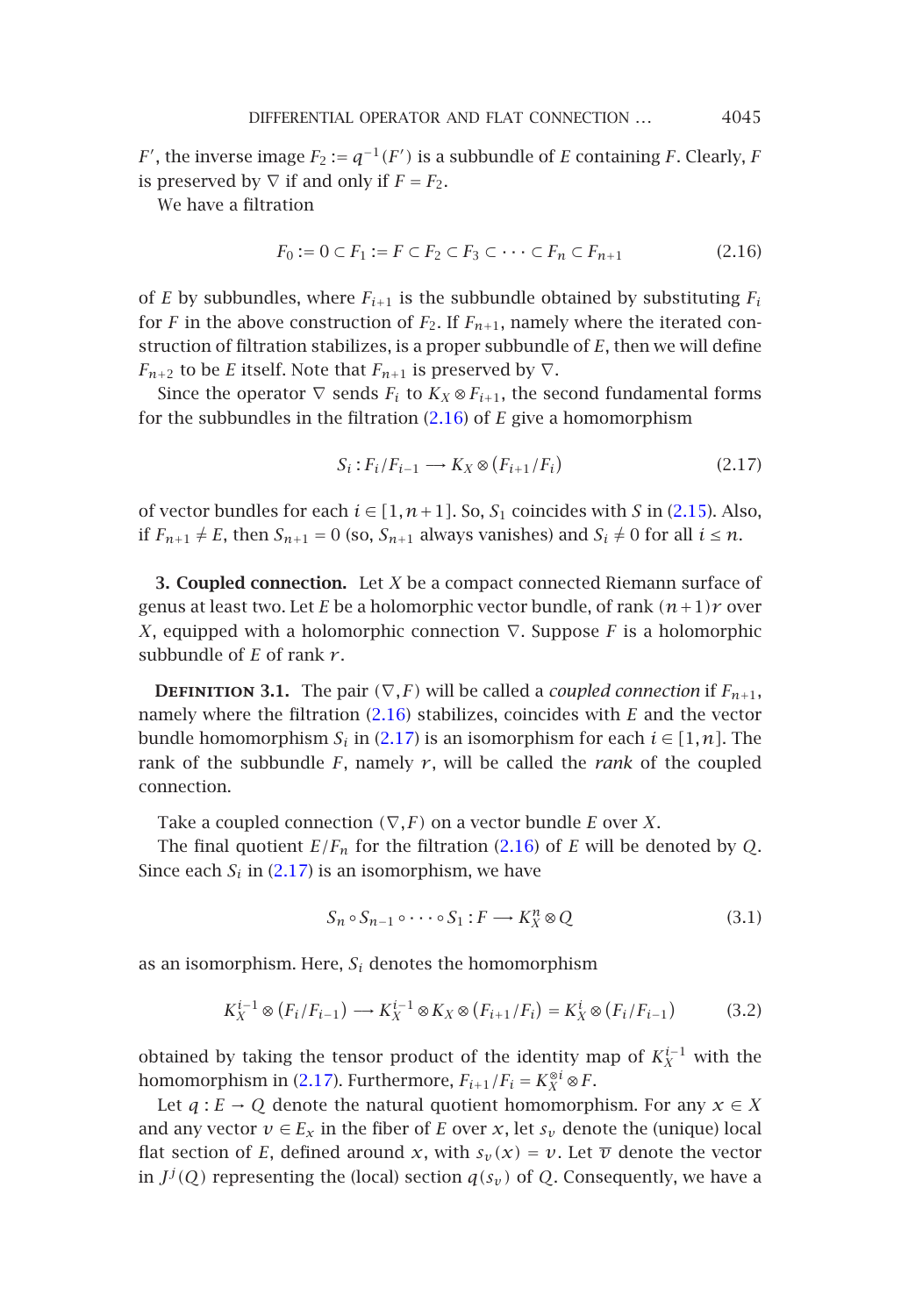vector bundle homomorphism

$$
\phi_j: E \longrightarrow J^j(Q) \tag{3.3}
$$

that sends any  $v$  to  $\overline{v}$  constructed above.

**LEMMA 3.2.** *The homomorphism*  $\phi_n$  *is an isomorphism. Furthermore, there [is a](#page-1-0) commutative diagram*

$$
E \xrightarrow{\phi_n} J^n(Q)
$$
\n
$$
\downarrow q
$$
\n
$$
E/F_i \longrightarrow J^{n-i}(Q)
$$
\n(3.4)

*for every i* ∈ *[*1*,n], where q is the natural quotient map and h is obtained from (2.2).*

PROOF. The lemma follows immediately by unraveling the definitions. Towards this, we first describe the second fundamental form and the filtration in (2.16).

As in (2.15), let *F* be a subbundle of a flat vector bundle *E*. We give an interpretation of the homomorphism *S* in (2.15). Take a point  $x \in X$  and a vector  $v \in F_x$  over *x*. Let  $v_1$  denote the (unique) flat section of *E* over the first-order infinitesimal neighborhood of *x*, with  $v_1(x) = v$ . Let  $\overline{v}$  be a section of *F* over the first-[ord](#page-4-2)er infinitesimal neighborhood of *x*, with  $\overline{v}(x) = v$ . The difference *v* − *v*<sub>1</sub> is clearly an element of  $(K_X \otimes E)_x$ . Its projection to  $(K_X \otimes (E/F))_x$  coincides with  $S(x)(v)$ .

More generally, for  $i \geq 1$ , let  $v_i$  denote the (unique) flat section of *E* over the *i*th-order infinitesimal neighborhood of *x*, with  $v_i(x) = v$ . Let  $\overline{v}$  be a section of *F<sub>i</sub>* over the *i*th-order infinitesimal neighborhood of *x*, with  $\overline{v}(x) = v$ . Consider the difference  $\overline{v}_i := \overline{v} - v_i$ . Using induction, it is easy to see that  $v_i$  is a section of  $F_{i+1}$ . Consequently, by projecting  $\overline{v}_i$ , we get an [elem](#page-5-1)ent in  $(K_X^{\otimes i} \otimes (F_{i+1}/F_i))_X$ . This element in  $(K_X^{\otimes i} \otimes (F_{i+1}/F_i))_X$  coincides with  $(S_i \circ S_{i-1} \circ \cdots \circ S_1)(v)$  with  $S_i$  as in (3.1). From this observation the lemma follows immediately.  $\Box$ 

From Lemma 3.2 it follows that we have the homomorphism

<span id="page-5-1"></span>
$$
\phi_{n+1} \circ \phi_n^{-1} : J^n(Q) \longrightarrow J^{n+1}(Q) \tag{3.5}
$$

which is a splitting of the surjective homomorphism  $J^{n+1}(Q) \rightarrow J^n(Q)$  given by  $(2.2)$ . In other words, the homomorphism in  $(3.5)$  gives a splitting of the exact sequence in (2.2). The resulting homomorphism

$$
\psi: J^{n+1}(Q) \longrightarrow K_X^{n+1} \otimes Q \tag{3.6}
$$

<span id="page-5-0"></span>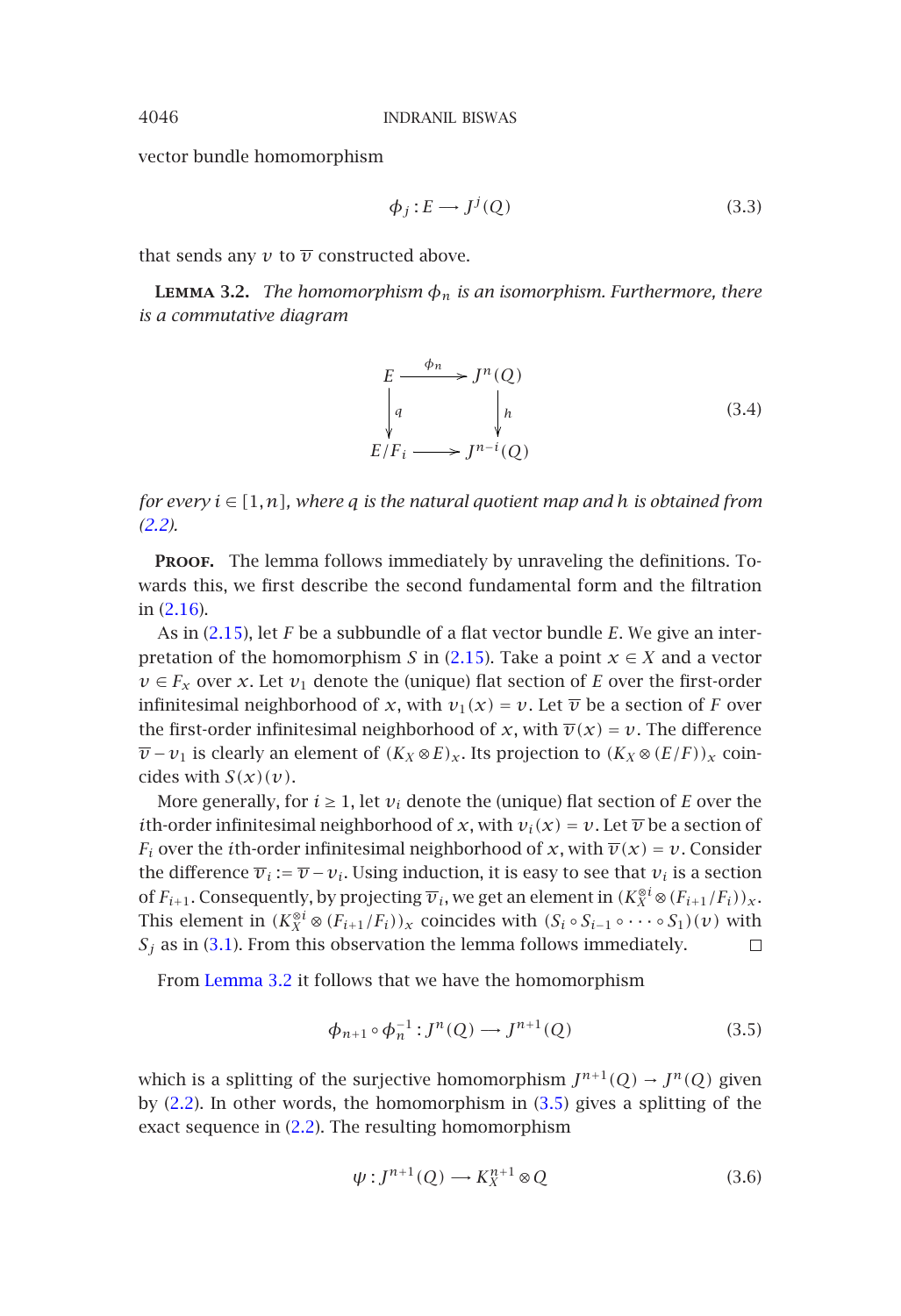## <span id="page-6-2"></span>[D](#page-9-0)IFFERENTIAL OPERATOR AND FLAT CONNECTION ... 4047

for this splitting is a differential operator

$$
D \in H^{0}(X, \text{Diff}_{X}^{n+1}(Q, K_{X}^{n+1} \otimes Q))
$$
\n
$$
(3.7)
$$

of order  $n+1$  on *X*. Since *D* is defined by a splitting of the jet sequence, its symbol, which is a holomorphic section of  $K_X^{-n-1} \otimes Q^* \otimes K_X^{n+1} \otimes Q = \text{End}(Q)$ , coincides with the identity automorphism of *Q*.

In Section 4, we see that the above construction of differential operator from a coupled c[onne](#page-1-0)ction can be reversed.

Transport the connection  $\nabla$  on *E* to a connection on  $J^n(Q)$  using the isomorphism  $\phi_n$  in (3.3). Consider the filtration (2.16) of  $J^n(Q)$  for the subb[undle](#page-1-0)  $K_X^n \otimes Q \subset J^n(Q)$  in (2.2) corresponding to this connection. Lemma 3.2 says that this filtration of  $J^n(Q)$  coin[cides w](#page-4-0)ith the filtration obtained from ([2.2\). T](#page-4-1)herefore, we have the following equivalent definition of a coupled connection.

**DEFINITION 3.3.** A coupled connection is a flat connection on  $J^n(Q)$ , where *Q* is a holomorphic vector bundle on *X*, such that the filtration of  $J^n(Q)$  obtained from (2.2) coincides with the filtration (2.16) for the subbundle  $K_X^n \otimes Q \subset$  $J^n(Q)$ .

Note that for the filtration of the vector bundle  $J^n(Q)$  obtained from (2.2), the graded object is  $\oplus_{i=0}^n K_X^{\otimes i} \otimes Q$ . Therefore, if this filtration coincides with the filtration obtained from  $(2.16)$ , then each homomorphism  $S_i$  in  $(2.17)$  must be an is[om](#page-15-2)orphism. Indeed, this is a consequence of the general fact that any homomor[ph](#page-15-3)ism between holomorphic vector bundles of the same degree over *X*, which is an isomorphism outside finitely many points, must be an isomorphism.

<span id="page-6-0"></span>A holomorphic vector bundle *V* over *X* is called *stable* if for every proper holomorphic subbundle  $W \subset V$  the inequality

<span id="page-6-1"></span>
$$
degree(W)/rank(W) < degree(V)/rank(V)
$$
\n(3.8)

is valid  $[4, 5]$ .

**DEFINITION 3.4.** A coupled connection  $(\nabla, F)$  will be called *stable* if the vector bundle *F* is stable.

Note that since  $K_X^{\otimes n} \otimes Q = F$ , the vector bundle *Q* is stable if and only if *F* is stable.

**LEMMA 3.5.** Let Q be a stable vector bundle and  $\nabla$  a flat connection on  $J^n(Q)$ . *Then*  $∇$  *is a coupled connection.* 

PROOF. Consider the filtration

$$
0 := V_0 \subset V_1 := K_X^{\otimes n} \otimes Q \subset V_2 \subset V_3 \subset \cdots \subset V_n \subset V_{n+1} = J^n(Q) \tag{3.9}
$$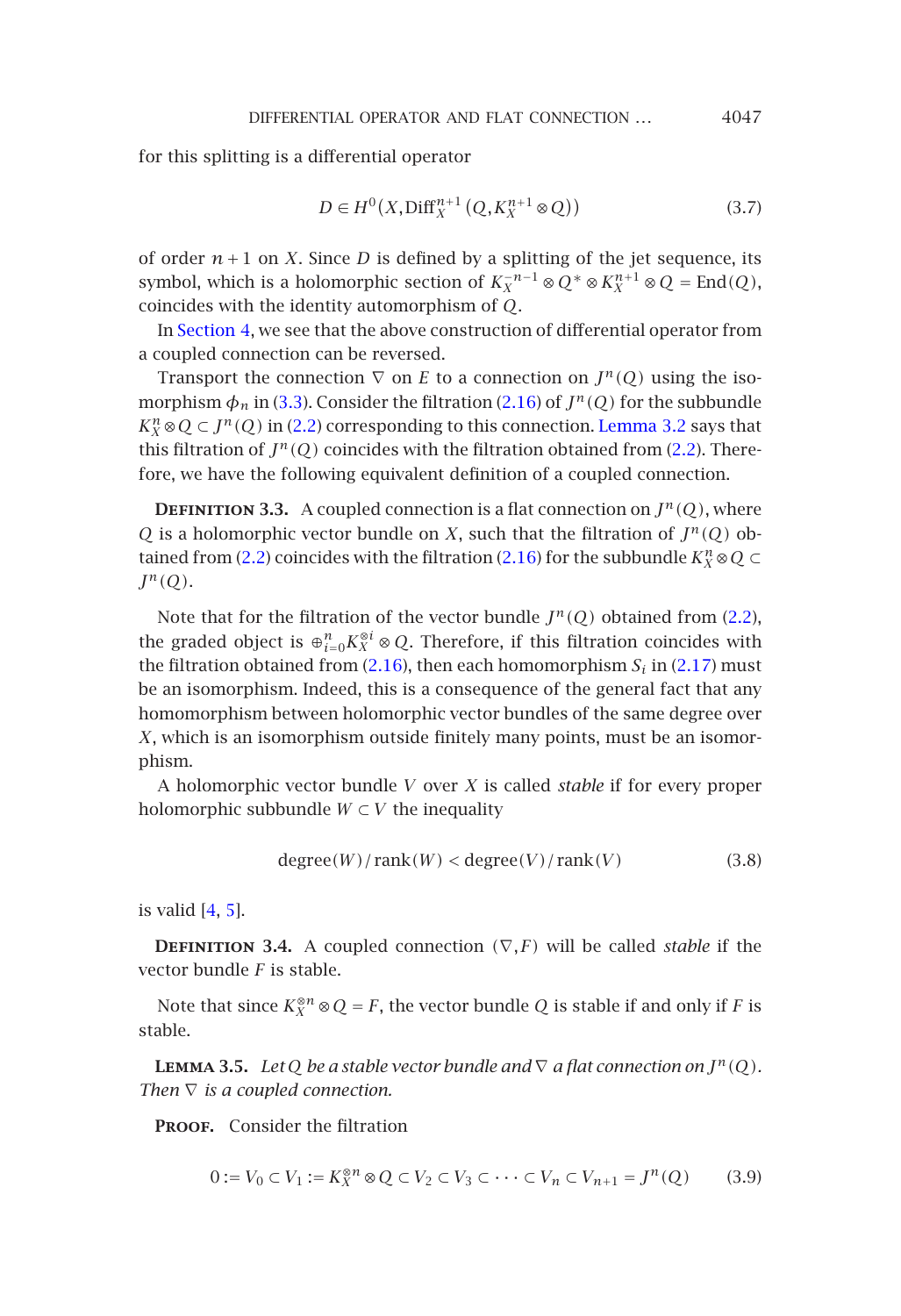obtained from the jet sequence  $(2.2)$ . In other words,  $V_i$  is the kernel of the projection  $J^n(Q) \to J^{n-i}(Q)$  in (2.2). The quotient  $V_{i+1}/V_i$  is  $K_X^{n-i} \otimes Q$ , which is a stable vector bundle of degree  $(g-1)(n-2i)r$ , where  $g = \text{genus}(X)$  and  $r = \text{rank}(Q)$ . The degree is computed from the fact that degree $(J^n(Q)) = 0$ since it admits a flat connection. From this, it follows that there is no nonzero homomorphism from  $V_i/V_{i-1}$  to  $K_X \otimes (V/V_{i+1})$ . Indeed, it is easy to see that  $H^0(X, \text{Hom}(W_1, W_2)) = 0$ , where  $W_1$  and  $W_2$  are stable vector bundles with  $\text{degree}(W_1)/\text{rank}(W_1) > \text{degree}(W_2)/\text{rank}(W_2)$ . Consequently, if  $i \leq n-1$ , then

<span id="page-7-0"></span>
$$
H^{0}(X, \text{Hom}(V_{i}/V_{i-1}, K_{X} \otimes (V_{n+1}/V_{n}))) = 0 \tag{3.10}
$$

as degree $(K_X) > 0$ . Using the same argument, it also follows that if

$$
H^{0}(X, \text{Hom}(V_{i}/V_{i-1}, K_{X} \otimes (V_{n+1}/V_{j+1}))) = 0, \qquad (3.11)
$$

for some *j* ≥ *i* + 1, then  $H^0(X, \text{Hom}(V_i/V_{i-1}, K_X \otimes (V_{n+1}/V_i)))$  = 0. Therefore, using induction, it follows that

$$
H^{0}(X, \text{Hom}(V_{i}/V_{i-1}, K_{X} \otimes (J^{n}(Q)/V_{i+1}))) = 0.
$$
 (3.12)

<span id="page-7-1"></span>For a subbundle *W* of  $J^n(Q)$ , let  $S(W) : W \to K_X \otimes (J^n(Q)/W)$  denote the second fundamental form of *W* for the connection  $∇$ . For a subbundle *W*<sub>1</sub> of *W*[, cle](#page-7-0)arly, there is commutative diagram

$$
W_1 \xrightarrow{\qquad \qquad W} W_2
$$
  
\n
$$
\downarrow S(W_1) \qquad \qquad \downarrow S(W)
$$
  
\n
$$
K_X \otimes (J^n(Q)/W_1) \xrightarrow{f} K_X \otimes (J^n(Q)/W)
$$
  
\n(3.13)

of vector bundles, where  $f$  is the tensor product of the identity automorphism of  $K_X$  with the obvious quotient map  $J^n(Q)/W_1 \to J^n(Q)/W$ . Using this and (3.12) it follows that

$$
S(V_i) \subset K_X \otimes (V_{i+1}/V_i) \subset K_X \otimes (J^n(Q)/V_i). \tag{3.14}
$$

Indeed,  $(3.14)$  is imme[diate](#page-7-1) for  $i = 1$ . It is straightforward to deduce  $(3.14)$ using induction on *i*.

Let

$$
\overline{S}(V_i): V_i/V_{i-1} \longrightarrow K_X \otimes (V_{i+1}/V_i)
$$
\n(3.15)

be the homomorphism induced by *S(V<sub>i</sub>)* in (3.14). Since  $V_i/V_{i-1}$  and  $K_X$  ⊗  $(V_{i+1}/V_i)$  are both stable vector bundles of the same degree/rank quotient, the homomorphism  $\overline{S}(V_i)$  must be either an isomorphism or the zero homomorphism. In view of (3.14), it is obvious that if  $\overline{S}(V_i) = 0$ , then  $V_i$  must be a flat subbundle of  $J^n(Q)$ . But degree $(V_i) \neq 0$  if  $i \in [1, n]$ , and hence such a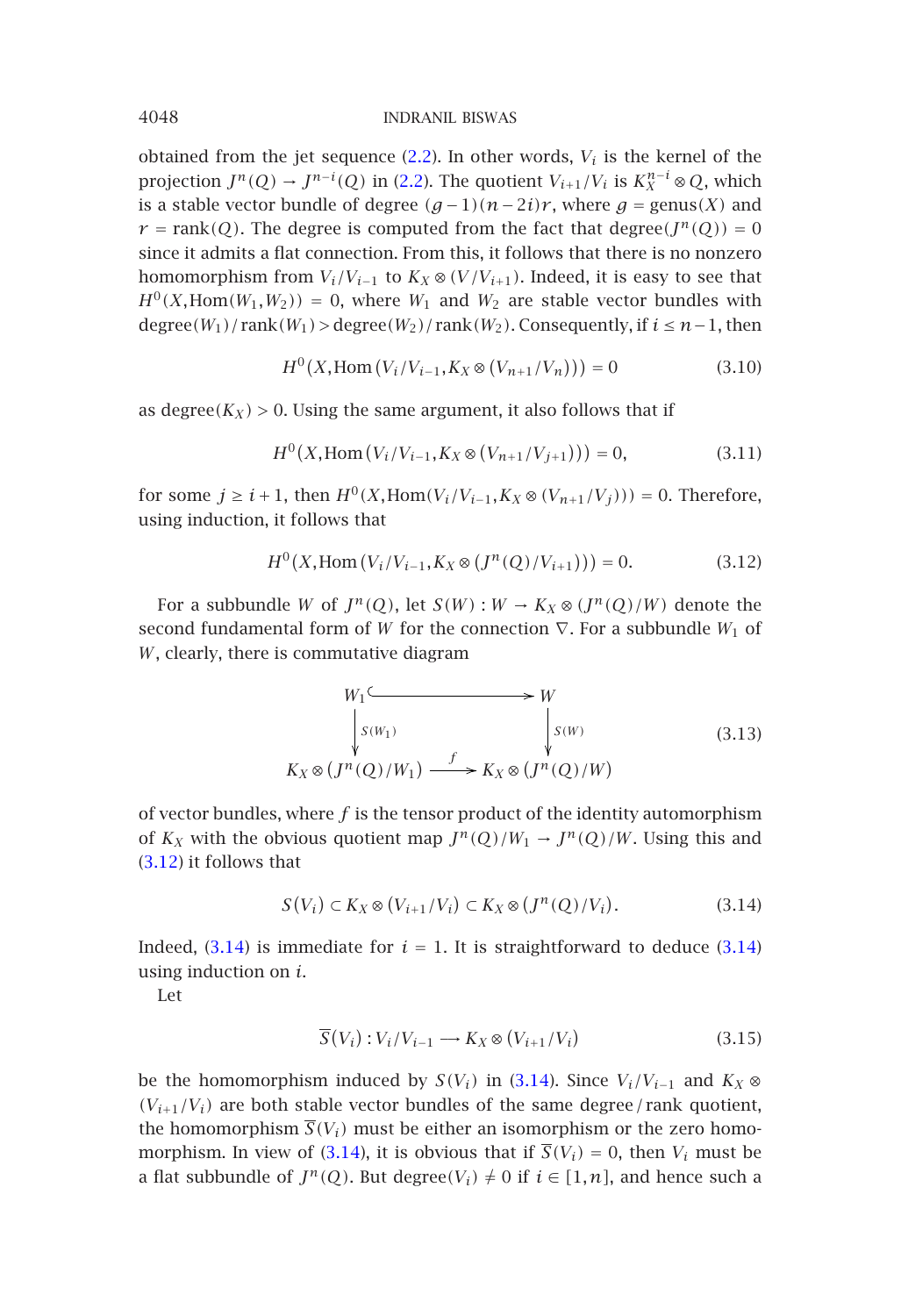## DIFFERENTIAL O[PER](#page-15-4)ATOR AND FLAT CONNECTION ... 4049

<span id="page-8-0"></span> $V_i$  does not admit a flat connection. Therefore,  $\overline{S}(V_i)$  is an isomorphism. This completes the proof of the lemma.  $\Box$ 

The following lemma complements Lemma 3.5.

**Lemma 3.6.** *Let <sup>Q</sup> be a stable vector bundle over <sup>X</sup> of rank <sup>r</sup> and* degree*(*1<sup>−</sup>  $g$ )nr. Then  $J^n(Q)$  admits a flat connec[tion.](#page-6-1)

**PROOF.** A theorem of Weil [\[6\] a](#page-6-1)nd Atiyah [1] says that a holomorphic vector bundle *V* over a compact Riemann surface admits a flat connection if [and](#page-6-1) only [if e](#page-15-2)very direct summand of it is of degree zero. A holomorphic subbundle *W* of *V* is called a direct summand if there is another subbundle *W* of *V* such that  $W \oplus W'$  is isomorphic to *V*. Therefore, every irreducible, that is nondecomposable, holomorphic vector bundle of degree zero admits a flat connection. Consequently, it suffices to show th[at](#page-6-1)  $J^n(Q)$  is irreducible.

Consider the filtration of  $J^n(Q)$  in (3.9) obtained from jet sequence. We noted that the quotient  $V_{i+1}/V_i$  is a stable vector bundle of degree  $(g-1)(n−)$  $2i)$ r. Therefore, the filtration (3.9) is the Harder-Narasimhan filtration of  $J^n(Q)$ . This implies that any automorphism of  $J^n(Q)$  preserves the filtration (3.9). See [4] for properties of Harder-Narasimhan filtration.

Assume that  $J^n(Q) = W \oplus W'$ . Take two nonzero numbers  $c, c' \in \mathbb{C}^*$  with  $c \neq c'$ . Let *T* denote the automorphism  $c \, \text{Id}_W \oplus c' \, \text{Id}_{W'}$  of  $J^n(Q)$  that acts on  $W$ as multiplication by *c* and acts on *W* as multiplication by *c* .

Since *T* preserves the filtration  $(3.9)$  and  $V_1$  is simple, we conclude that *V*<sub>1</sub> is contained in either *W* or *W'*. Say that *W* contains *V*<sub>1</sub>. So  $J^n(Q)/V_1$  = *(W/V*<sub>1</sub>) ⊕ *W'*, and *T* gives an automorphism of  $J^n(Q)/V_1$ . This automorphism of  $J^n(Q)/V_1$  will be denoted by  $T_1$ .

Since

$$
V_2/V_1 \subset V_3/V_1 \subset \cdots \subset V_n/V_1 \subset V_{n+1}/V_1 = J^n(Q)/V_1 \tag{3.16}
$$

is the Harder-Narasimhan filtration of  $J^n(Q)/V_1$ , and  $V_2/V_1$  is simple, it follows that  $V_2/V_1$  is contained in either  $W/V_1$  or  $W'$ . If  $V_2/V_1$  is contained in  $W'$ , then the subbundle  $V_2 \cap W'$  of  $V_2$  gives a splitting of the exact sequence

$$
0 \longrightarrow V_1 \longrightarrow V_2 \longrightarrow V_2/V_1 \longrightarrow 0. \tag{3.17}
$$

But each exact sequence

$$
0 \to V_i/V_{i-1} \to V_{i+1}/V_{i-1} \to V_{i+1}/V_i \to 0
$$
\n(3.18)

is nonsplit, where  $i \in [1, n]$ . Indeed, the corresponding extension class in

$$
H^{1}(X, \text{Hom}(V_{i+1}/V_{i}, V_{i}/V_{i-1})) \quad (\supset H^{1}(X, K_{X})) \tag{3.19}
$$

coincides with the element  $1 \in H^1(X, K_X)$ . Recall that  $Hom(V_{i+1}/V_i, V_i/V_{i-1})$  =  $K_X \otimes \text{End}(V_{i+1}/V_i)$ .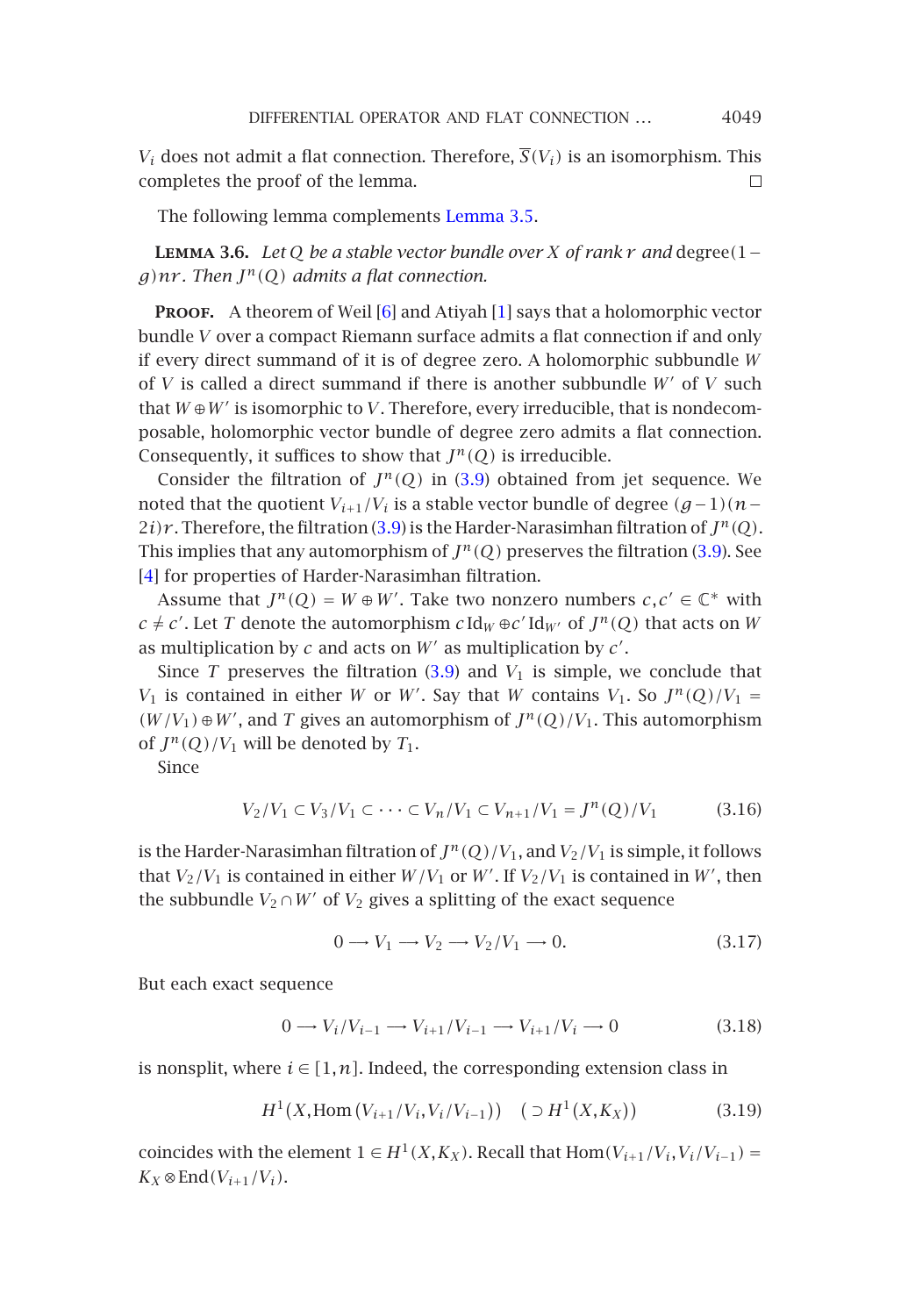<span id="page-9-2"></span><span id="page-9-0"></span>Therefore, we have  $V_2 \subset W$ . Now, clearly an inductive argument is valid. More precisely, if  $V_i \subset W$  and  $V_{i+1}$  is not contained in *W*, then  $V_{i+1} \cap W'$  gives a splitting of the exact sequence (3.18). Using induction, we conclude that  $W =$  $V_{n+1}$ . In other words,  $J^n(Q)$  is indecomposable. This completes the proof of the lemma.  $\Box$ 

Isomorphism classes stable vector bundles of rank *r* form an algebraic variety of dimension  $r^2(g-1)+1$  [5]. Consequently, Lemma 3.6 combines with Lemma 3.5 to produce examples of coupled connections.

**4. Coupled connections from differential operator.** Let *Q* be a holomorphic vector bundle over *X* of rank *r* and let

$$
D \in H^{0}(X, \text{Diff}_{X}^{n+1}(Q, K_{X}^{n+1} \otimes Q))
$$
\n
$$
(4.1)
$$

be a differential operator whose symbol is the identity automorphism of *Q*. The condition on the symbol of *D* ensures that the homomorphism  $J^{n+1}(Q) \rightarrow$  $K_X^{n+1} \otimes Q$  defining *D* gives a splitting of the jet sequence

$$
0 \longrightarrow K_X^{n+1} \otimes Q \longrightarrow J^{n+1}(Q) \longrightarrow J^n(Q) \longrightarrow 0. \tag{4.2}
$$

Let

$$
\gamma: J^n(Q) \longrightarrow J^{n+1}(Q) \tag{4.3}
$$

be the homomorphis[m](#page-2-1) [cor](#page-2-1)responding to this splitting.

<span id="page-9-1"></span>Consider the commutative diagram of vector bundles

$$
0 \longrightarrow K_X^{n+1} \otimes Q \longrightarrow J^{n+1}(Q) \longrightarrow J^n(Q) \longrightarrow 0
$$
  
\n
$$
\downarrow \qquad \qquad \downarrow \qquad \qquad \downarrow
$$
  
\n
$$
0 \longrightarrow K_X \otimes J^n(Q) \longrightarrow J^1(J^n(Q)) \longrightarrow J^n(Q) \longrightarrow 0,
$$
  
\n(4.4)

where  $\tau$  is defined in (2.6) and the horizontal exact sequences are as in (2.2). The homomorphism

$$
\tau \circ \gamma : J^n(Q) \longrightarrow J^1(J^n(Q)) \tag{4.5}
$$

is clearly a splitting of the bottom exact sequence in (4.4), where *γ* is defined in (4.3).

A splitting of the exact sequence

$$
0 \longrightarrow K_X \otimes V \longrightarrow J^1(V) \longrightarrow V \longrightarrow 0 \tag{4.6}
$$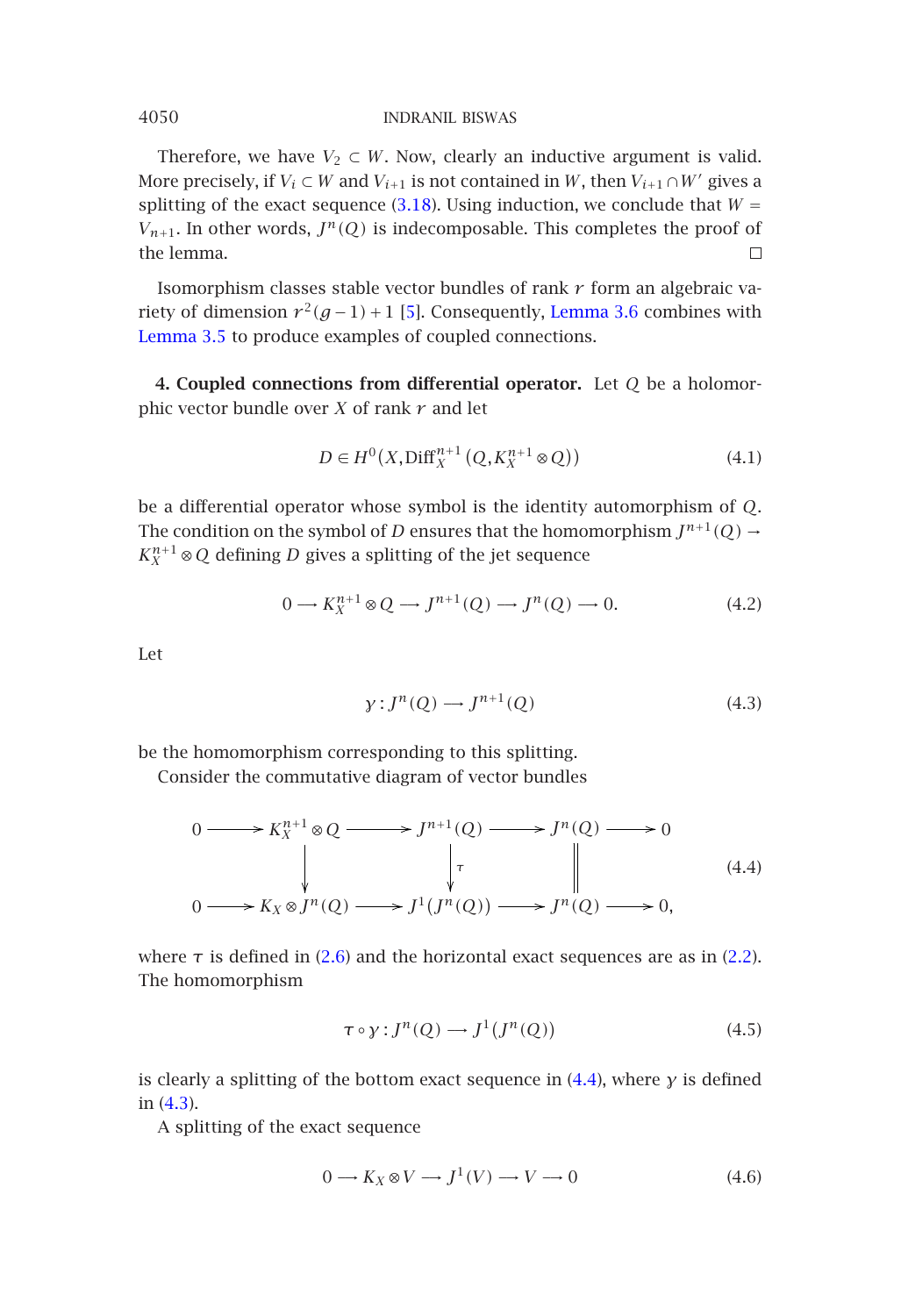#### DIFFERENTIAL OPERATOR AND FLAT CONNECTION ... 4051

in (2.2) defines a holomorphic connection on *V* [\[1](#page-9-1)]. More precisely, the space of flat connections on *V* is in bijective correspondence with the space of splittings of this exact sequence. As we noted earlier, any holomorphic connection on a Riemann surface is automatically flat since there are no nonzero holomorphic 2-forms on it. We recall that given a flat connection on *V*, the corresponding splitting homomorphism  $V \to J^1(V)$  $V \to J^1(V)$  $V \to J^1(V)$  of the exact sequence sends any vector  $v \in V_x$  in the fiber to the image, in  $J^1(V)$ , of the (unique) flat section *s* of *V*, defined around *x*, with  $s(x) = v$ .

<span id="page-10-0"></span>Therefore, the homomorphism  $\tau \circ y$  in (4.5) defines a flat connection on  $J^n(Q)$ . This connection will be denoted by  $\overline{\nabla}$ .

Given a differential operator  $D_1$  on  $X$  whose symbol homomorphism is an isomorphism, the sheaf of solutions of  $D_1$  defines a local system on *X*. More precisely, if *D*<sup>1</sup> is of order *m* acting on a vector bundle of rank *l*, then the corresponding local system is of rank *ml*. It can be checked that the local system defined by the operator  $D$  in  $(4.1)$  coincides with the local system defined by the above flat connection  $\overline{\nabla}$ .

## **LEMMA 4.1.** *The connection*  $\overline{\nabla}$  *on*  $J^n(Q)$  *is a coupled connection.*

**PROOF.** To prove the lemma, we first give a description of the second fundamental form.

Let *V* be a vector bundle over *X* and let *W* be its subbundle. Consider the commutative diagram



where *ι* is the inclusion map and all other maps are as in (2.2). Now let  $\nabla$  be a holomorphic connection on *V*. So,  $\nabla$  defines a homomorphism

$$
h: V \longrightarrow J^1(V) \tag{4.8}
$$

such that  $p \circ h$  is the identity automorphism of *V*.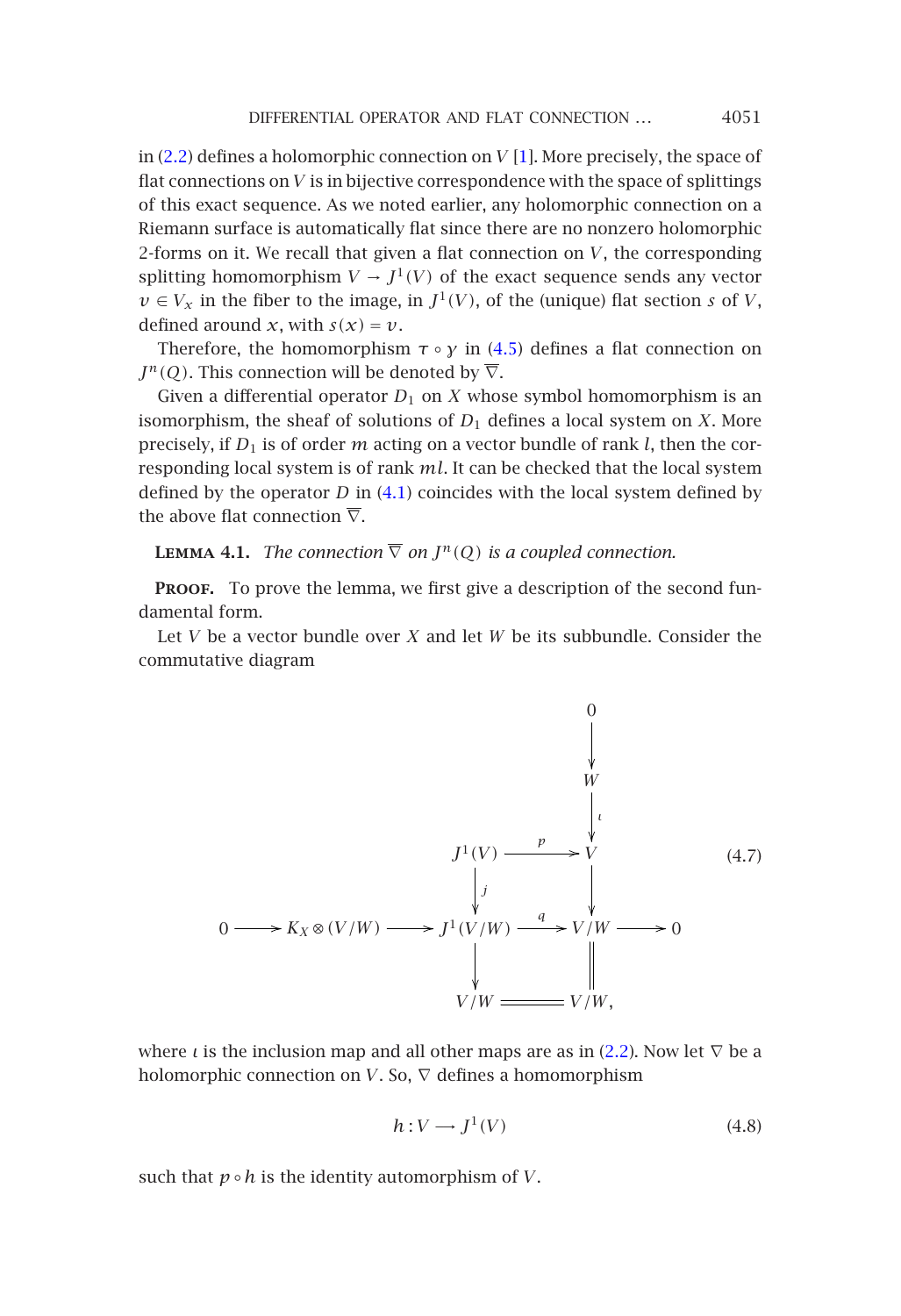Consi[der th](#page-1-0)e homomorphism  $j \circ h \circ \iota : W \to J^1(V/W)$ . The commutativity of the diagram implies that *q* ◦ *j* ◦*h*◦ *ι* = 0. Consequently, *j* ◦*h*◦ *ι* gives a homomorphism

<span id="page-11-1"></span>
$$
S(W): W \longrightarrow K_X \otimes (V/W). \tag{4.9}
$$

It is easy to check that this homomorphism coincides with the second fundamental form of *W* for the connection ∇.

For any *i* ∈  $[0, n-1]$ , let *W<sub>i</sub>* denote the kernel of the homomorphism  $J^n(Q)$  →  $J^i(Q)$  in (2.2). We have a commutative diagram

$$
0
$$
\n
$$
y
$$
\n
$$
y
$$
\n
$$
y
$$
\n
$$
y
$$
\n
$$
y
$$
\n
$$
y
$$
\n
$$
y
$$
\n
$$
y
$$
\n
$$
y
$$
\n
$$
y
$$
\n
$$
y
$$
\n
$$
y
$$
\n
$$
y
$$
\n
$$
y
$$
\n
$$
y
$$
\n
$$
y
$$
\n
$$
y
$$
\n
$$
y
$$
\n
$$
y
$$
\n
$$
y
$$
\n
$$
y
$$
\n
$$
y
$$
\n
$$
y
$$
\n
$$
y
$$
\n
$$
y
$$
\n
$$
y
$$
\n
$$
y
$$
\n
$$
y
$$
\n
$$
y
$$
\n
$$
y
$$
\n
$$
y
$$
\n
$$
y
$$
\n
$$
y
$$
\n
$$
y
$$
\n
$$
y
$$
\n
$$
y
$$
\n
$$
y
$$
\n
$$
y
$$
\n
$$
y
$$
\n
$$
y
$$
\n
$$
y
$$
\n
$$
y
$$
\n
$$
y
$$
\n
$$
y
$$
\n
$$
y
$$
\n
$$
y
$$
\n
$$
y
$$
\n
$$
y
$$
\n
$$
y
$$
\n
$$
y
$$
\n
$$
y
$$
\n
$$
y
$$
\n
$$
y
$$
\n
$$
y
$$
\n
$$
y
$$
\n
$$
y
$$
\n
$$
y
$$
\n
$$
y
$$
\n
$$
y
$$
\n
$$
y
$$
\n
$$
y
$$
\n
$$
y
$$
\n
$$
y
$$
\n
$$
y
$$
\n
$$
y
$$
\n
$$
y
$$
\n
$$
y
$$
\n
$$
y
$$
\n

where *ι* is the inclusion map and all other maps are as in (2.2). Let  $h: J^n(Q) \rightarrow$  $J^{n+1}(Q)$  be a splitting of  $p$ , that is,  $p \circ h$  is the identity automorphism of  $J^n(Q)$ . Just as before, the homomorphism *j* ◦*h*◦*ι* gives a homomorphism

<span id="page-11-0"></span>
$$
S_i: W_i \longrightarrow K_X^{i+1} \otimes Q \tag{4.11}
$$

since  $q \circ j \circ h \circ \iota = 0$ . [On](#page-11-0) the other hand, we have a commutative diagram

$$
0 \longrightarrow W_i \longrightarrow J^n(Q) \longrightarrow J^i(Q) \longrightarrow 0
$$
  
\n
$$
\downarrow f \qquad \qquad \downarrow f \qquad \qquad \downarrow
$$
  
\n
$$
0 \longrightarrow K_X^{i+1} \otimes Q \longrightarrow J^{i+1}(Q) \longrightarrow J^i(Q) \longrightarrow 0.
$$
\n(4.12)

It is straightforward to check that the above homomorphism *f* coincides with  $S_i$  constructed in  $(4.11)$ .

Since the connection  $\overline{\nabla}$  is defined by  $\tau \circ \gamma$ , where  $\gamma$  is the splitting of the homomorphism  $p$  in (4.10), from the earlier description of the second fundamental form it follows that the second fundamental form of the subbundle  $W_i \subset J^n(Q)$ , for the connection  $\overline{\nabla}$ , coincides with the homomorphism  $S_i$  in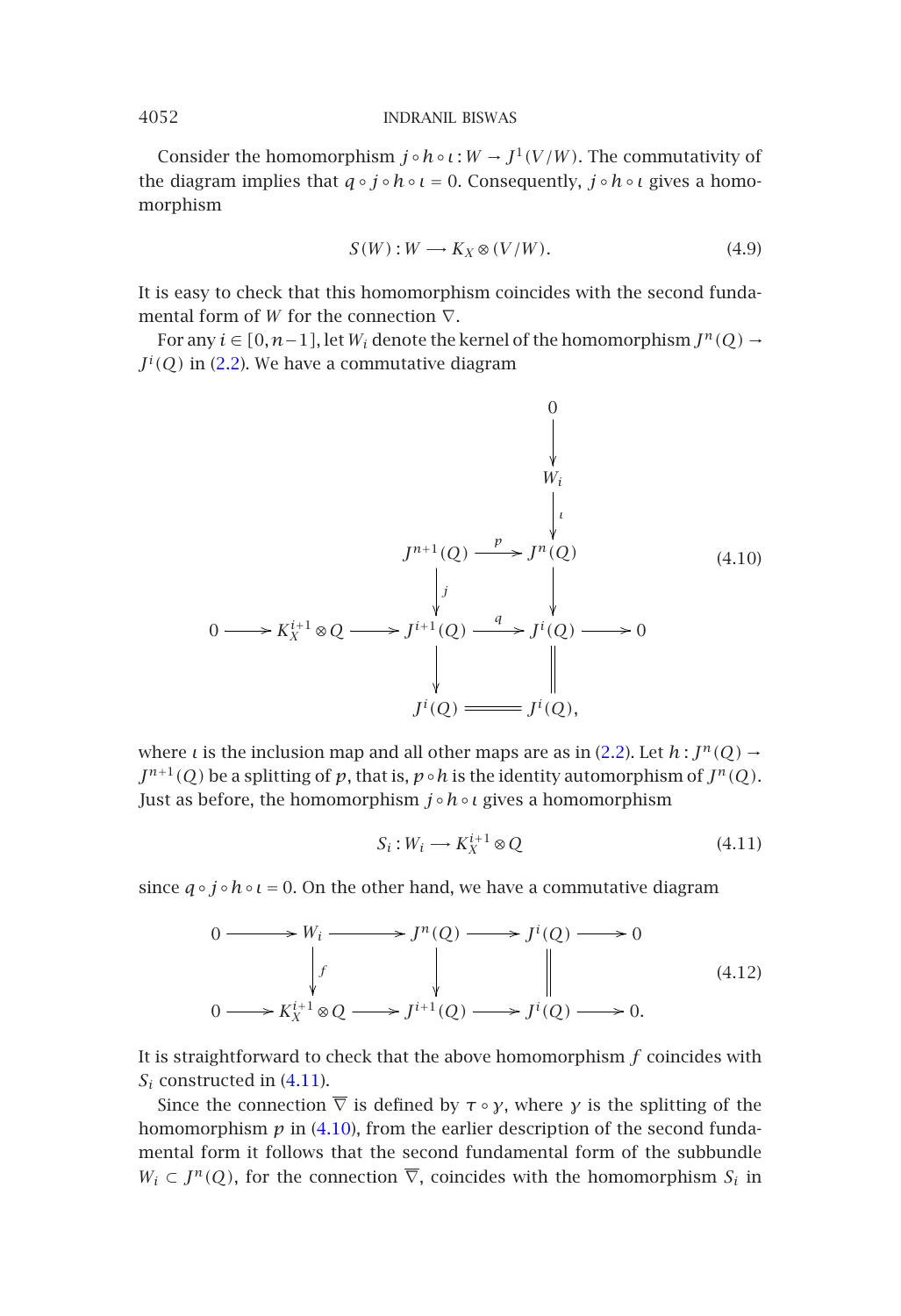## DIFFERENTIAL OPERATOR AND FLAT CONNECTION ... 4053

(4.11) constructed by substituting *h* with *γ*. But *Si* coincides with *f* . Therefore, th[e filtration \(](#page-10-0)2.16) constructed from [the](#page-9-2) subbundle  $W_{n-1} = K_X^n ⊗ Q ⊂ J^n(Q)$ for the connection  $\overline{\nabla}$  coincides with the filtration (3.9) constructed from (2.2). This completes the proof of the lemma.  $\Box$ 

In [Se](#page-9-2)ction 3, given a coupled connection, we constructed a differential operator (see  $(3.7)$ ). Let

$$
\overline{D} \in H^0(X, \text{Diff}_X^{n+1}(Q, K_X^{n+1} \otimes Q))
$$
\n(4.13)

be the differential operator for the coupled connection  $(J^n(Q), \overline{\nabla})$  constructed in Lemma 4.1 from the operator *D* in (4.1).

**PROPOSITION 4.2.** *The differential operator*  $\overline{D}$  *coincides with the operator D in (4.1).*

**Proof.** It is straightforwa[rd](#page-9-2) [to](#page-9-2) check that the homomorphism *γ* in (4.3) coincides with the homomorphism  $\phi_{n+1} \circ \phi_n^{-1}$  in (3.5) for the coupled connection  $(J^n(Q), \overline{\nabla})$ . The proposition follows immediately from this observation.  $\Box$ 

Let

$$
D' \in H^{0}(X, \text{Diff}_{X}^{n+1}(Q', K_{X}^{n+1} \otimes Q')) \tag{4.14}
$$

be a differential operator with the identity automorphism of  $Q'$  as its symbol (the same condition for *D* in  $(4.1)$ ). The two operators *D* and *D'* will be called *equivalent* if there is an isomorphism

$$
\rho: Q \longrightarrow Q' \tag{4.15}
$$

which intertwines *D* and *D'*. In other words,  $(\text{Id} \otimes \rho) \circ D = D' \circ \rho$ , where Id  $\otimes \rho$ is the automorphism of  $K_X^{n+1} \otimes Q$  defined by  $\rho$  and the identity automorphism of  $K_X^{n+1}$ .

Let  $\mathcal{B}(r,n)$  denote the space of all equivalence classes of differential opera*tors*

$$
D \in H^{0}(X, \text{Diff}_{X}^{n+1}(Q, K_{X}^{n+1} \otimes Q)), \tag{4.16}
$$

*where Q is some holomorphic vector bundle of rank r and the symbol of D is the identity automorphism of Q.*

If  $D_1 \in H^0(X, \text{Diff}_X^{n+1}(Q, Q_1))$  is a differential operator whose symbol is an isomorphism, then  $Q_1$  is isomorphic to  $K_X^{n+1} \otimes Q$ . Therefore,  $\mathfrak{B}(r,n)$  coincides with the space of equivalence classes of differential operators of order  $n+1$ , between two vector bundles of rank  $r$ , such that the symbol is an isomorphism.

If *D* and *D'* are two equivalent differential operators from *Q* to  $K_X^{n+1} \otimes Q$ , then the automorphism  $\rho$  of  $Q$  that intertwines  $D$  and  $D'$  induces an automorphism of  $J^n(Q)$ . Let  $\rho'$  denote the automorphism of  $J^n(Q)$ . Let  $\overline{\nabla}$  (resp.,  $\overline{\nabla}'$ )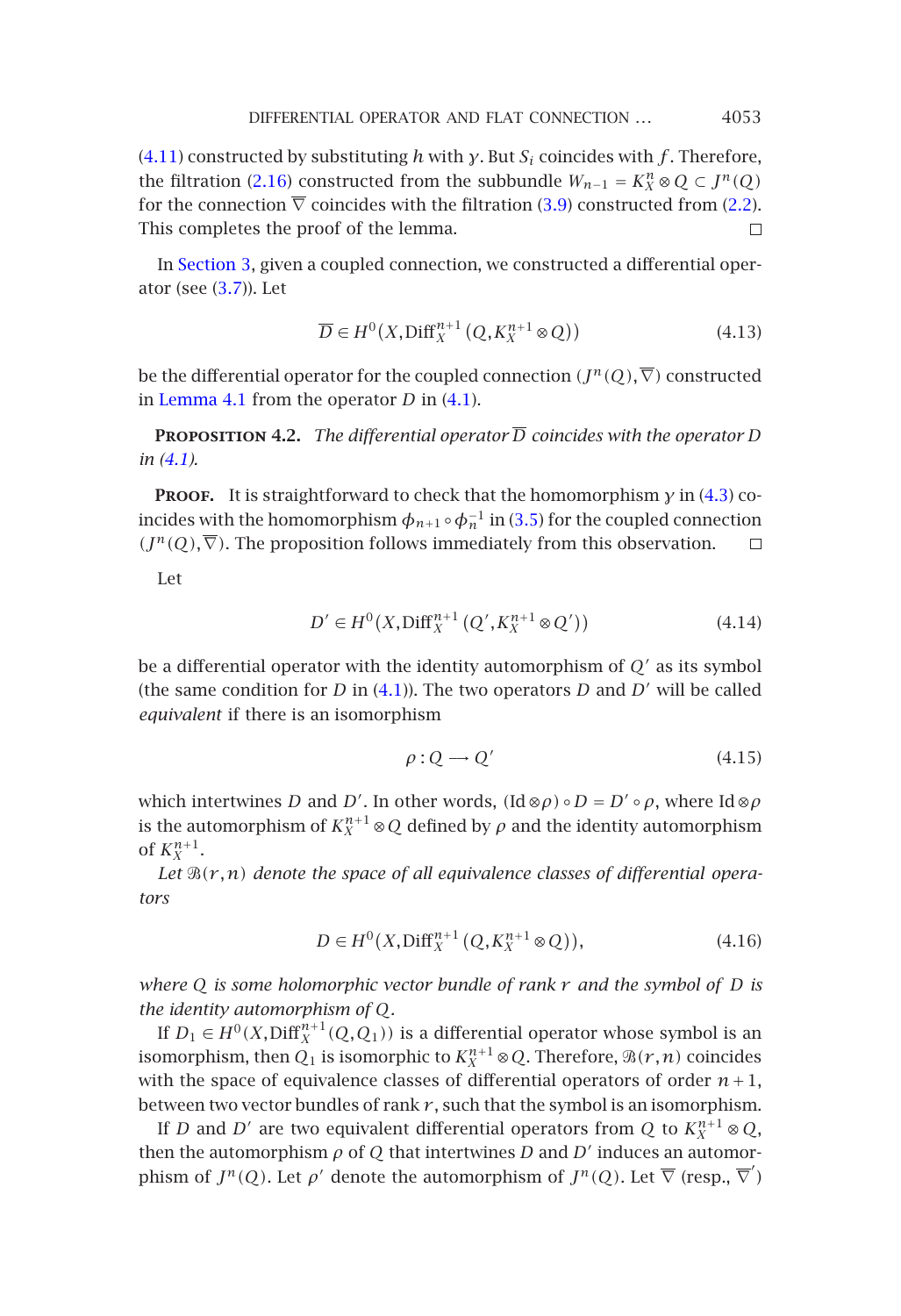be the coupled connection constructed from *D* (resp., *D* ) in Lemma 4.1. It is easy to see that the automorphism  $\rho'$  commutes with the connections  $\overline{\nabla}$  and  $\overline{\nabla}'$ .

Let *E* a[nd](#page-4-0) *E'* be two holomorphic vector bundles over *X* of rank  $(n+1)r$ . Let  $(\nabla, F)$  and  $(\nabla', F')$  be two coupled connections of rank  $r$  on  $E$  and  $E'$ , respectively. The two coupled connections will be called *equivalent* if there is an automorphism

$$
T: E \longrightarrow E' \tag{4.17}
$$

such that  $T(F) = F'$  and *T* takes  $\nabla$  to  $\nabla'$ , that is,  $\nabla' \circ T = T \circ \nabla$ .

Since *T* takes *F* to *F'* and  $\nabla$  to  $\nabla'$ , it follows immediately that *T* takes the filtration (2.16) for *F* to the corresponding filtration for *F* . In particular, *T* gives an isomorphism of the final quotient  $Q = E/F_n$  with the corres[ponding](#page-10-0) [quo](#page-10-0)tient of *E* .

Let  $\mathcal{A}(r,n)$  *denote the space of all equivalence classes of coupled connections of rank r on some holomorphic vector bundle of rank (n*+1*)r over X.*

From the above comment on the construction in Lemma 4.1 it follows that we have a map

<span id="page-13-0"></span>
$$
\Phi : \mathfrak{B}(r,n) \longrightarrow \mathfrak{A}(r,n) \tag{4.18}
$$

that sends an operator *D* to the coupled connection  $\overline{\nabla}$  constructed in Lemma 4.1 from *D*.

Let the two coupled connections  $(\nabla, F)$  on *E* and  $(\nabla', F')$  on *E'*, as above, be equivalent. As before, *Q* and *Q'* denote the final quotient  $F_{n+1}/F_n$  for  $(\nabla, F)$ and  $(\nabla', F')$ , respectively. Consider the isomorphism

$$
T': Q \longrightarrow Q' \tag{4.19}
$$

induced by *T* in (4.17). Let

$$
T_j: J^j(Q) \longrightarrow J^j(Q') \tag{4.20}
$$

denote the isomorphism indu[ced](#page-13-0) [b](#page-13-0)[y](#page-6-2) *T* . The diagram

$$
E \xrightarrow{\phi_j} J^j(Q)
$$
  
\n
$$
\downarrow T
$$
  
\n
$$
E' \xrightarrow{\phi'_j} J^j(Q')
$$
 (4.21)

is commutative, where  $\phi_j$  and  $\phi'_j$  are constructed in (3.3).

From the commutativity of (4.21) it is immediate that the differential operators *D* and *D'* constructed, as in (3.7), from  $(\nabla, F)$  and  $(\nabla', F')$ , respectively, are equivalent. More precisely, the isomorphism T' takes D to D'.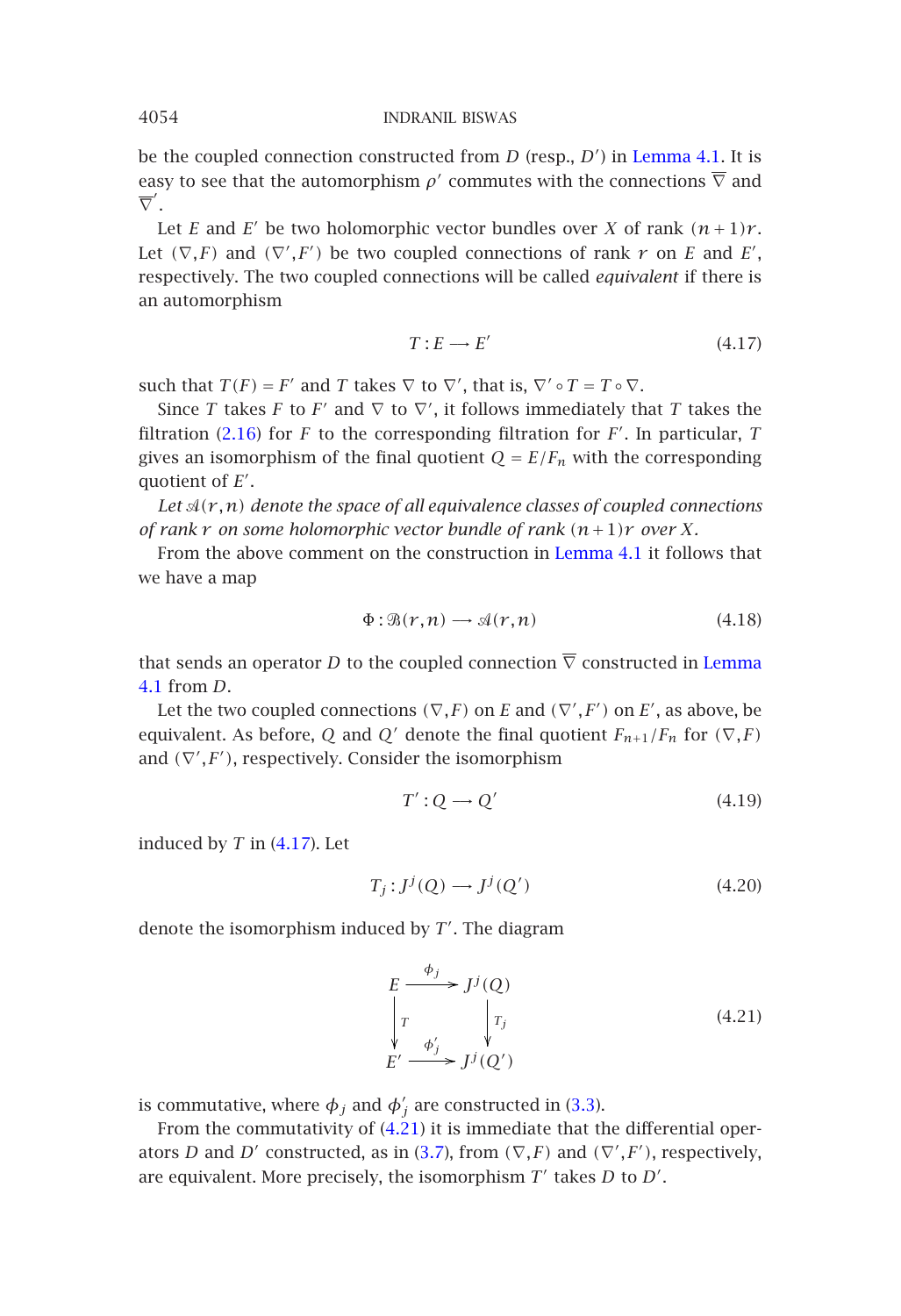DIFFERENTIAL OPERATOR AND FLAT CONNECTION *...* 4055

<span id="page-14-1"></span>Therefore, we have a map

$$
\Psi: \mathcal{A}(r,n) \longrightarrow \mathcal{B}(r,n) \tag{4.22}
$$

<span id="page-14-3"></span>that sends a coupled connection  $(\nabla, F)$  to the differential operator *D* constructed in (3.7).

We now have the following corollary of **Proposition 4.2.** 

**COROLLARY 4.3.** *The composition*  $\Psi \circ \Phi$  *is the identity map of*  $\mathcal{B}(r,n)$ *, where* Φ *and* Ψ *are constructed in (4.18) and (4.22), respective[ly.](#page-4-0) [In](#page-4-0) particular,* Ψ *is surjective and* Φ *is injective.*

The following lemma complements Corollary 4.3.

**LEMMA 4.4.** *The composition*  $\Phi \circ \Psi$  *is the identity map of*  $\mathcal{A}(r,n)$ *.* 

**Proof.** Let  $\alpha := (\nabla, F)$  be a coupled connection on *E* and  $\beta := (\nabla', F')$  a coupled connection on *E'* such that the differential operator  $\Psi(\alpha)$  is equivalent to Ψ*(β)*.

Let *Q* (resp., *Q'*) denote the final quotient  $F_{n+1}/F_n$  in (2.16) for  $\alpha$  (resp.,  $\beta$ ). Since  $\Psi(\alpha)$  and  $\Psi(\beta)$  are equivalent, there is an isomorphism

<span id="page-14-2"></span>
$$
A:Q\longrightarrow Q'\tag{4.23}
$$

that takes  $\Psi(\alpha)$  to  $\Psi(\beta)$ . In other words,  $(\text{Id} \otimes A) \circ \Psi(\alpha) = \Psi(\beta) \circ A$ , where Id denotes the identity automorphism of  $K_X^{n+1}$ . Let

$$
\overline{A}: J^n(Q) \longrightarrow J^n(Q') \tag{4.24}
$$

be the isomor[phis](#page-6-1)m induce[d by](#page-14-2) *A*.

Let  $\phi_n$  (resp.,  $\phi_n'$ ) denote the isomorphism from *E* (resp., *E'*) to  $J^n(Q)$  (resp.,  $J<sup>n</sup>(Q')$  constructed in Lemma 3.2. Finally, consider the isomorphism

$$
T := (\phi'_n)^{-1} \circ \overline{A} \circ \phi_n : E \longrightarrow E'. \tag{4.25}
$$

<span id="page-14-0"></span>The isomorphism  $\phi_n$  takes the filtration on *E* obtained from (2.16) to the filtration (3.9) of  $J^n(Q)$  and the same for  $\phi'_n$ . Furthermore,  $\overline{A}$  evidently takes the filtration (3.9) of  $J^n(Q)$  to the corresponding filtration of  $J^n(Q')$ . Therefore, the isomorphism *T* in (4.25) is compatible with the filtrations. It is easy to check that *T* takes the connection  $\nabla$  to the connection  $\nabla'$ . This completes the proof of the lemma.  $\Box$ 

Corollary 4.3 and Lemma 4.4 combine together to give the following theorem.

**Theorem 4.5.** *The two maps* Φ *and* Ψ *are bijective. Moreover, they are inverses of each other.*